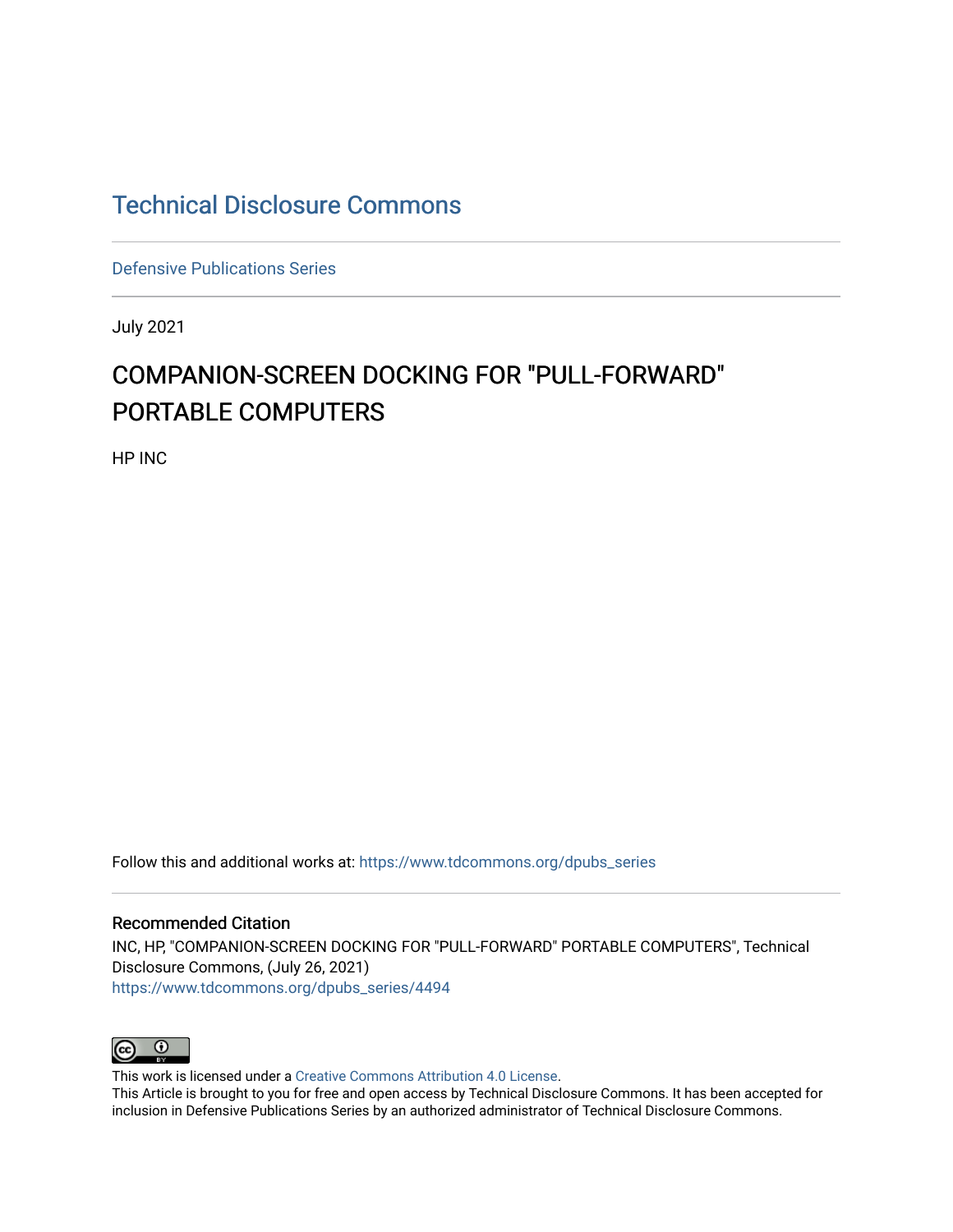### INC: COMPANION-SCREEN DOCKING FOR "PULL-FORWARD" PORTABLE COMPUTERS

## **Companion-Screen Docking for "Pull-Forward" Portable Computers**

**Abstract:** An easy, ergonomic, one-action docking system for pull-forward portable computers.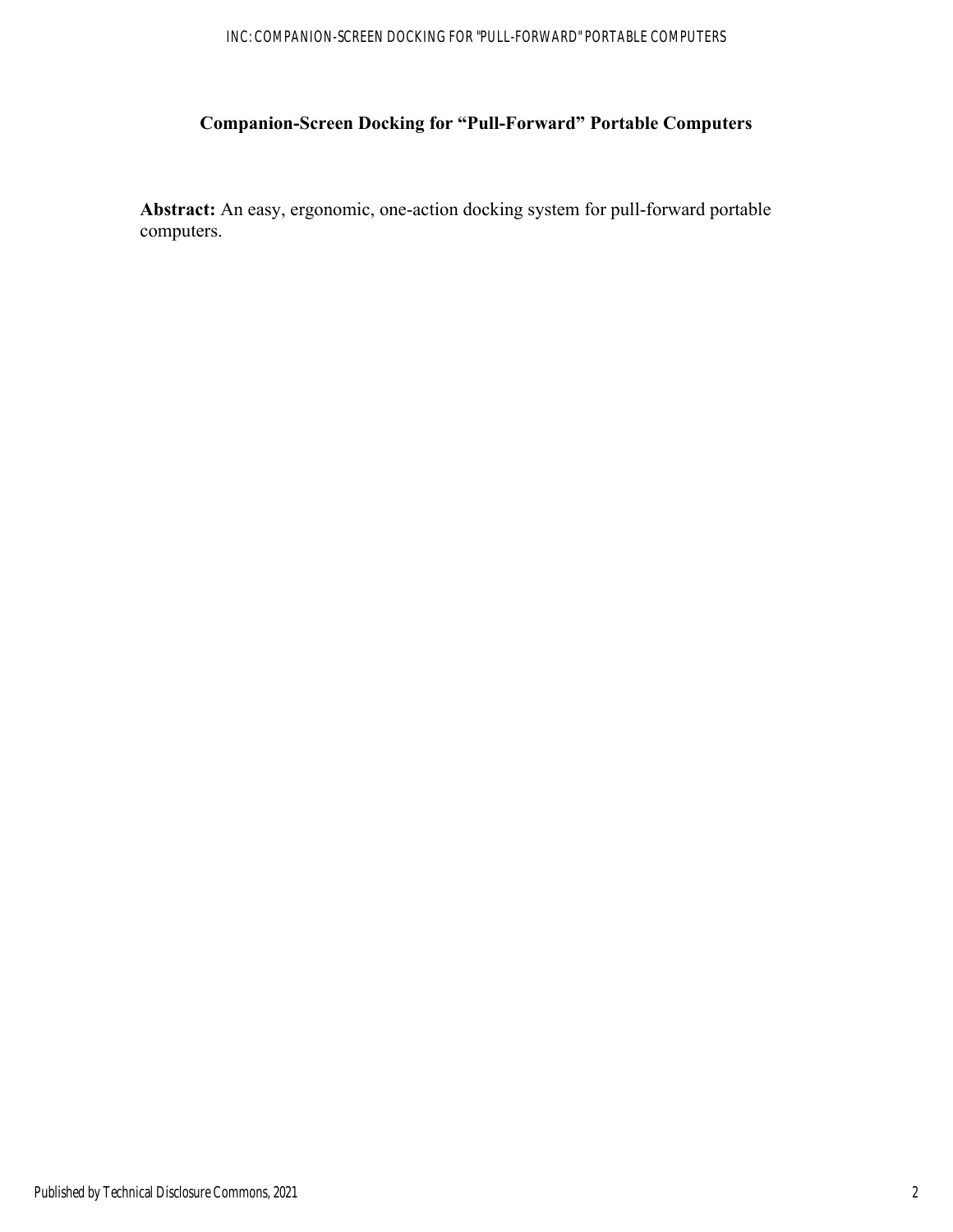This disclosure relates to the field of portable computers.

A technique is disclosed that provides easy docking for pull-forward portable computer designs via one-action docking to an arm in the display.

Current docking solutions require the portable computer to be placed on the desk, either directly or on a pedestal, when docked. Such a docking solution often takes up valuable workspace on the desk and adds to clutter, both of which can diminish the productivity of the user.

Furthermore, the portable computer often cannot be effectively used when in the docked mode. For example, the portable computer either has to be closed, or the pedestal is not high enough, or the portable computer has to be placed where its screen is not at the user's eye level. These configurations can also affect the user's well-being if their posture is incorrect.

According to the present disclosure, and as understood with reference to the Figure, the display 10 includes an arm 20 that in the closed position (not shown) is flush with a surface of the display 10. The arm 20 extends from the side of the display 10 or can slide out from the top of the display 10. In the extended mode, the arm 10 reveals a USB-C connector, either in the back (for landscape docking) or the side (for portrait mode), and a latch mechanism.

A portable computer 30, such as for example a notebook or laptop computer, can be docked to the display 10 in either landscape or portrait mode. While the computer 30 is docked, the arm 20 can be adjusted such that the computer 30, in tablet mode, is at the correct height for the user, making it easy to use and postural correct. In docked mode, the computer 30 becomes a second or companion screen. When the portable computer 30 is docked it acts as a companion display and computing engine. Sensors in the portable computer 30, such as for example the camera, are operational when the portable computer 30 is docked to the display 10. This is useful when such sensors are not available in the display 10 itself.

In some cases, the portable computer 30 has a latching mechanism, for example magnetic or mechanical, that latches the computer 30 to the arm 20. For example, the computer 30 may be pressed into the arm 20 via which the USB-C port and latch engage.

The arm 20 can be adjusted up or down to position the screen of the portable computer 30 at the right height for the user. This adjustment may be manual or motorized. Since the portable computer 30 is at the right height for the user, sensors on the portable computer 30 such as like the camera (for video conference or presence detection) or ToF (for locking or unlocking the portable computer 30) can be used. The combined portable computer 30 and display 10 can behave as one device or as separate devices. Using a wireless keyboard and mouse would further declutter the user's desktop by eliminating wires on the desk where power and/or connectivity are provided by the display 10.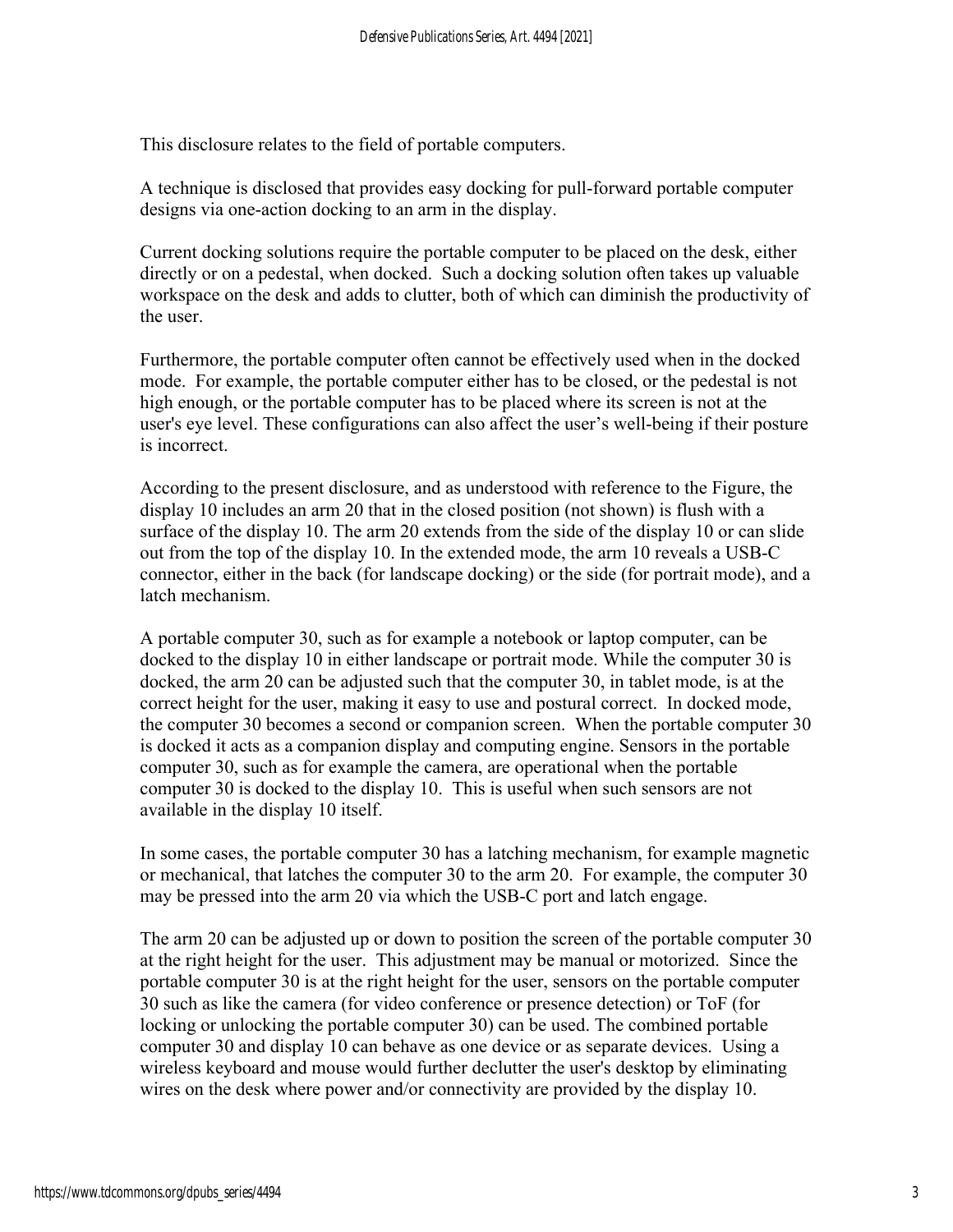In another embodiment, another type of computing device may serve as the docking station, rather than the display 10. One example is a multifunction printer. In this case, there could also be sharing of computing and other resources between the portable computer 30 and the other computing device.

In yet another embodiment, instead of a pull-forward design, the technique may be applied analogously to computers with 360-based form factors

The disclosed technique advantageously allows the computer to be easily docked with one action. It elevates the computer off the display, so there is no footprint on the desk thus leaving the deck uncluttered, and the computer screen can serve as a companion display. The user can easily position the portable computer at the height and line/field of view that is easy to use and ergonomically sound. If a wireless keyboard and mouse are used with the display, then there are no wires on the desk either.

## Disclosed by Ravi Subramaniam and Andre Lopes, HP Inc.